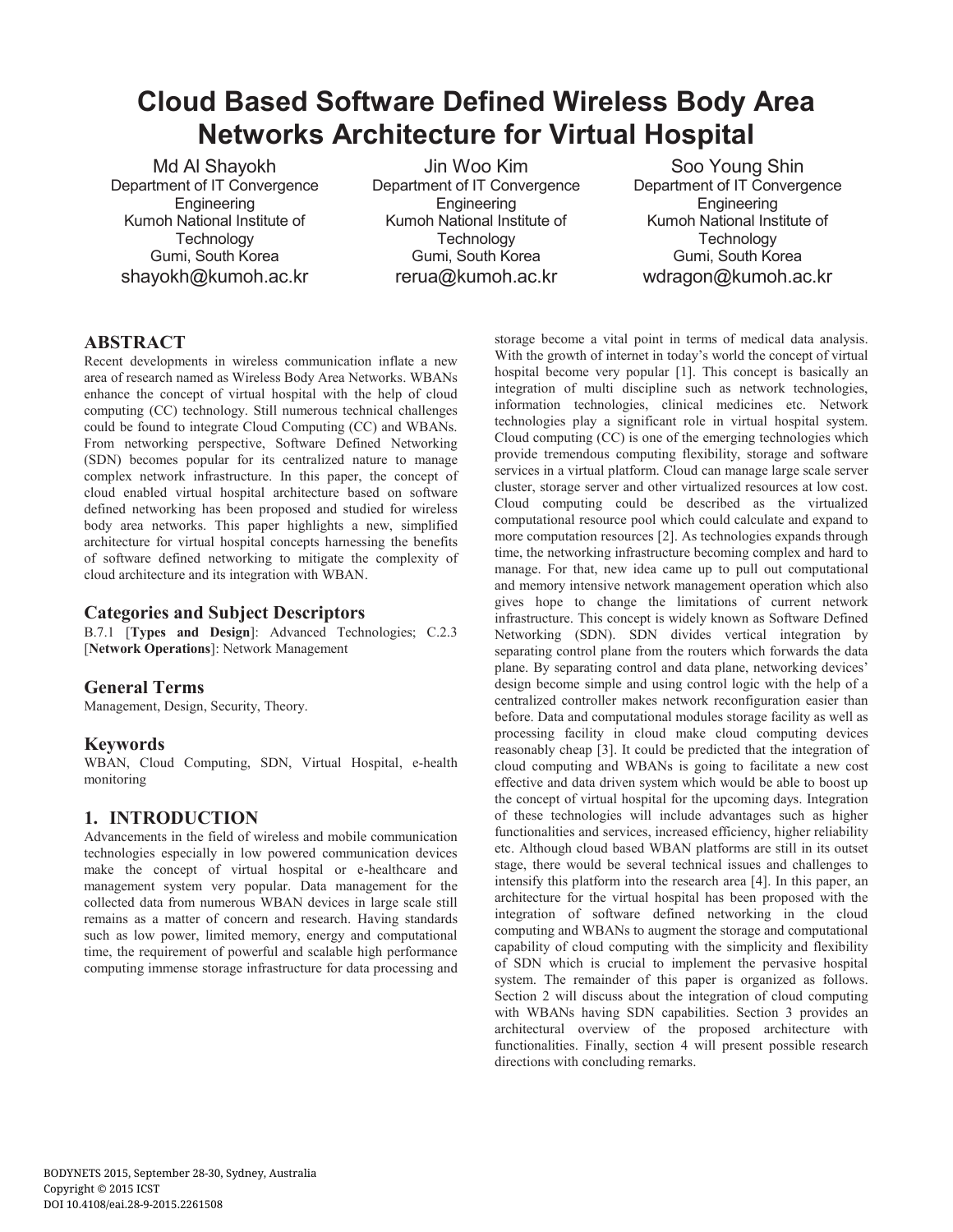# **2. INTREGATION OF SOFTWARE DEFINED CLOUD COMPUTING WITH WBANs**

WBANs have gained popularity as an imperative technology for remote healthcare system as well as for the virtual hospitalization sector also. Miniaturized wearable devices used for WBANs are able to collect vital signals and movements and could forward them to dedicated medical servers. As cloud computing has advantage in terms of scalability, elasticity and cost efficiency, it could be a better choice to use these advantages with the integration of WBANs [5]. Moreover, SDN which renowned as an emerging architecture could add another dimension with cloud computing in terms of adaptability, high bandwidth capability as well as manageability. As different mobile applications in healthcare system getting popular day by day and medical video streaming become prime concern, cloud computing enabled SDN could be a part of solution to this concern in terms of QoS and other functionalities. The necessity of cloud computing having SDN capabilities in WBANs could be benefited as following aspects:

- *Data Handling:* Continuous data generated by the WBANs sensors have to be collected, stored and processed efficiently. Data management system has to be distributed in terms of space and time. Cloud computing could make possible this management system by enabling a seamless access to a massive scale storage.
- *Data Analysis:* Collected data could be imported for analyzing and modeling as well as making medical decision based on medical decision management (MDM) system.
- *Centrally Manageable System:* By using SDN in networking, network intelligence is going to be centralized with the help of SDN controllers which maintain a global view of network. Moreover, QoS mechanism could be programmed by using OpenFlow.
- *Cloud Computing Applications:* Developing massive scale WBAN application seems to be a complex task which includes large scale programming capability where coordination of collecting, storing and processing of distributed wearable body sensors data are prime concern. Due to these issues, software as a service (SaaS) approaches has proposed for further exploiting with the integration of WBAN frameworks.

Here, a SDN based conceptual architecture has been demonstrated with the integration of CC and WBANs in figure 1. In this figure, mobile devices will act as a gateway for the WBANs and could access the unified SDN network via Wi-Fi or cellular networks for coordinating with cloud. Later, requested tasks would be performed in cloud with the help of virtual machine (VM) as per the request of the patients or stake holders.

#### **3. PROPOSED ARCHITECTURE**

The prime goal of this paper is to design software based cloud enabled architecture for WBANs in different environments where the virtual hospital concept concerned. In this part, the proposed framework for the virtual hospital based on software defined networking for cloud computing will be discussed briefly with system functionalities.



**Figure 1: Conceptual architecture for WBAN with SDN based Cloud** 

## **3.1 SDN Based Cloud Integrated WBAN Architecture**

Figure 2 illustrates a general architectural framework for virtual hospital in which SDN based cloud computing has been integrated in WBANs. The system can be viewed as the collaboration of WBANs, virtualized cellular/wireless networks, cloud services and Users. WBANs are deployed on human body to collect details of quantitative real-time body signs such as heart rate, blood pressure, temperature, etc. extending the health care beyond the confines of limited geographical area. With the existence of WBANs, a huge amount of medical data is sent to be stored in cloud knowledge base via mobile device used as a gateway. The cloud infrastructures have the necessary resources such CPU power, memory space and bandwidth to provide services including medical video streaming, alarming system, GPS and GIS services and decision support system from the knowledge base. The knowledge base stores the raw data captured from wearable body area network devices and exchanges its data with data mining module for knowledge discovery. The large data generated and collected from body area networks can be analyzed by exploiting data mining techniques to uncover meaningful and important knowledge for decision making. The discovered knowledge daily increases to help in fostering hospital operations and enhance quality of services for patients, as well as helps researchers for medical innovation. For instance, urgent health concerns can be handled based on the information extracted from knowledge base. A number of techniques and methods such as classification, cluster analysis, sequential data mining, association rule mining, clinical pathways analysis and other sophisticated approaches can be used to mine valuable knowledge from medical data for decision-making activities. The integration of WBAN technology enabled by cloud computing can also increase the quality of service for virtual hospitals, particularly in reducing errors by learning from previous error patterns and responding fast for urgent cases. Different users such as hospital staff, families and government can access the cloud data on web and from mobile entities. It has been found after a rigorous and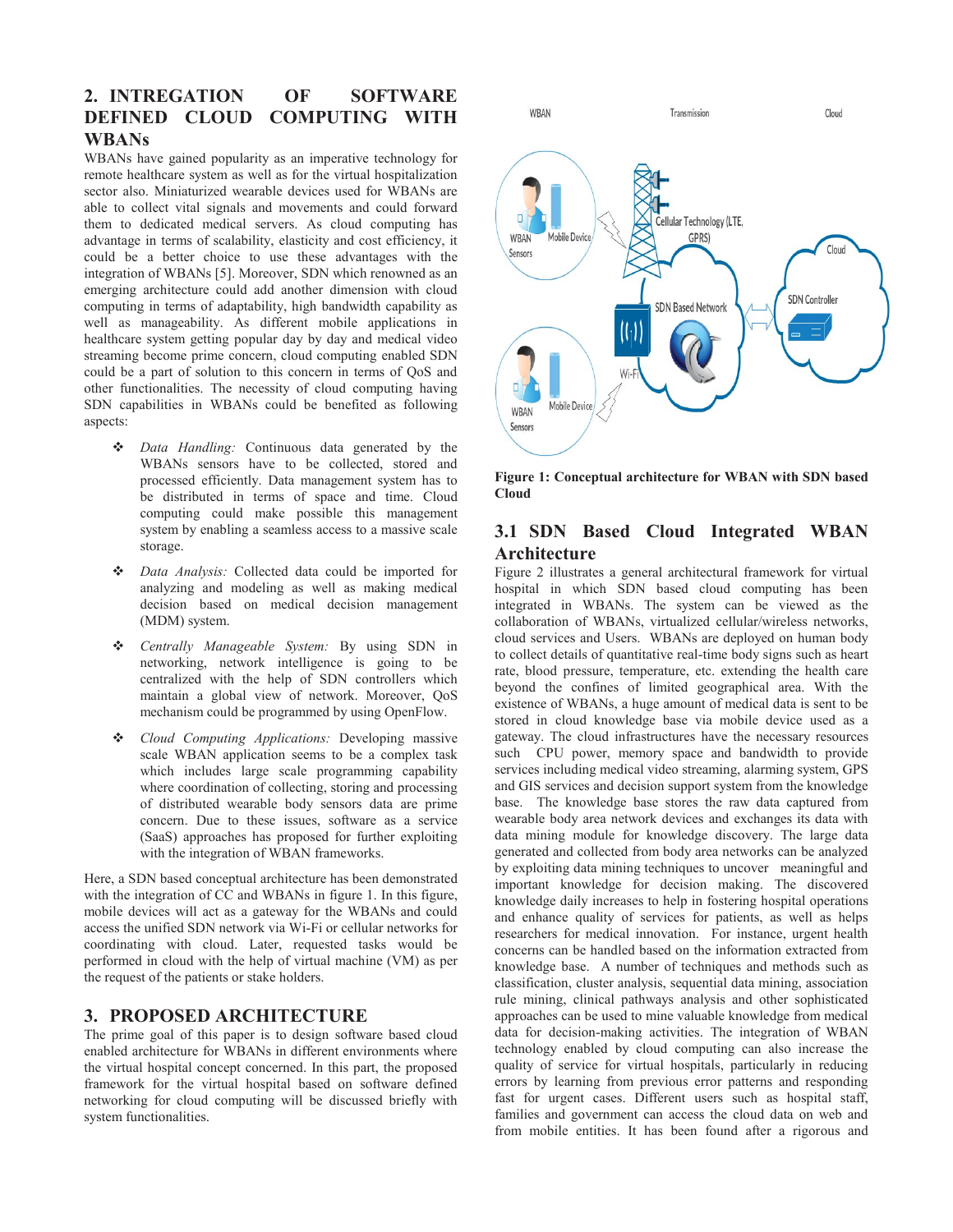extensive research that few research works such as [7-9] have been found in literature to investigate the integration of WBAN and cloud for an



**Figure 2: Framework for SDN enabled Cloud based Virtual Hospital Systems** 

optimized, pervasive health care systems but none of them focused open, programmable, flexible, QoS-aware system that can guarantee quality of service requirements which is necessary for health information. In this paper, prime aspects and vital issues has been suggested for virtual hospital services and applications to exploit SDN capabilities..

## **3.2 Standards and Technologies as an Enabler for large-scale Virtual hospital**

For the proposed architecture, appropriate WBANs standards, benefits of cloud computing integrated with WBANs, Data Mining and the innovation that SDN leverages with cloud services has been discussed and pinpointed.

- *WBAN standards:* low power consumption remains a critical issue in WBANs which has its root in communication standards and protocols. Nowadays, many protocols and standards has been introduced for WBANs such as IEEE 802.15.1, IEEE 802.15.4, IEEE 802.15.6, Insteon, Z-Wave, ANT, RuBee and radio frequency identification (RFID). It has been found that IEEE 802.15.4 standard is suitable for WBANs due to low-power consumption, fast and scalable capability [6].
- *Cloud:* A combination of 2 or more cloud forms hybrid clouds where the entities remain unique. A hybrid cloud deployment will share technology but the information, applications, etc. will be kept apart. Healthcare providers deploy a hybrid cloud for disaster recovery of

diagnostic images or clinical systems. Important medical data and applications such as GIS deployment can be deployed on a local private cloud to guarantee security while operations related to system development, upgrade, and testing can be carried out on a public cloud. Increased levels of control over the data are more apparent in a hybrid model, as applications keep a degree of separation between facilities while utilizing economies of scale in the infrastructure.

 *Data mining:* From figure 2, the data mining module in the cloud performs data mining techniques and algorithms to extract meaningful data stored in cloud, which is utilized in medical guidelines, resource management, and decision making. The system helps in automatic data gathering from body via WBANs devices to make data available in cloud for users and various stake holders and help in managing hospital resources and increase the quality of health care services [6].The health employees can predict the symptoms and effects of certain health problems of the patient based on the knowledge contained in the knowledge base. *SDN:* SDN accelerates innovation by breaking the bond between proprietary hardware and control/application software. Coupled with Network Function Virtualization (NFV), SDN seek to leverage automation and virtualization to achieve greater agility while reducing both OPEX (Operational Expenditure) and CAPEX (Capital Expenditure) [7]. Whereas NFV is intended to optimize the deployment of network functions, OpenFlow-based SDN is focused on optimizing the underlying networks. In our system, various cellular and wireless networks such as LTE, 3G, Wi-Max, Wi-Fi and GPRS share the same underlying physical infrastructure by network function virtualization (NFV) under SDN/OpenFlow. The SDN/OpenFlow provides with a system that is programmable, flexible and multi-protocol, hiding the heterogeneity (LTE, 3G, Wi-Max, Wi-Fi and GPRS), complexity and flow behaviors.

## **3.3 QoS Support and Functionalities in SDN based Cloud Enabled WBANs**

From figure 2, the medical situation of patient could be followed up on a regular basis by WBAN, virtualized cellular/wireless networks and successfully stored in cloud based on the location of patient and urgency of the case. The patient can directly communicate with caregivers or relatives over video conference. The profile and medical data of patient is stored on public or private cloud according to their sensitivity. Different kinds of users like families and doctors can view patient's data using web or mobile devices according to service priority or alarming system. With cloud support, the mobile devices of medical staff will easily exhibit richer mobile video streaming from remote cameras. The cloud services also provide GIS deployment for patient location tracking. The flowchart of a virtual hospital system with SDN based mobile cloud capability is given in Fig. 3. QoS supporting functionalities has been focused from WBAN to users via cloud for patients in different locations and using different virtual services. As figure 3 flow chart shows, the cluster head of body sensors collect data and send to mobile gateway, which classify the flows according to the QoS classes. Based on the mobile QoS classification, the network allocates the bandwidth differently to handle each classified flow. For